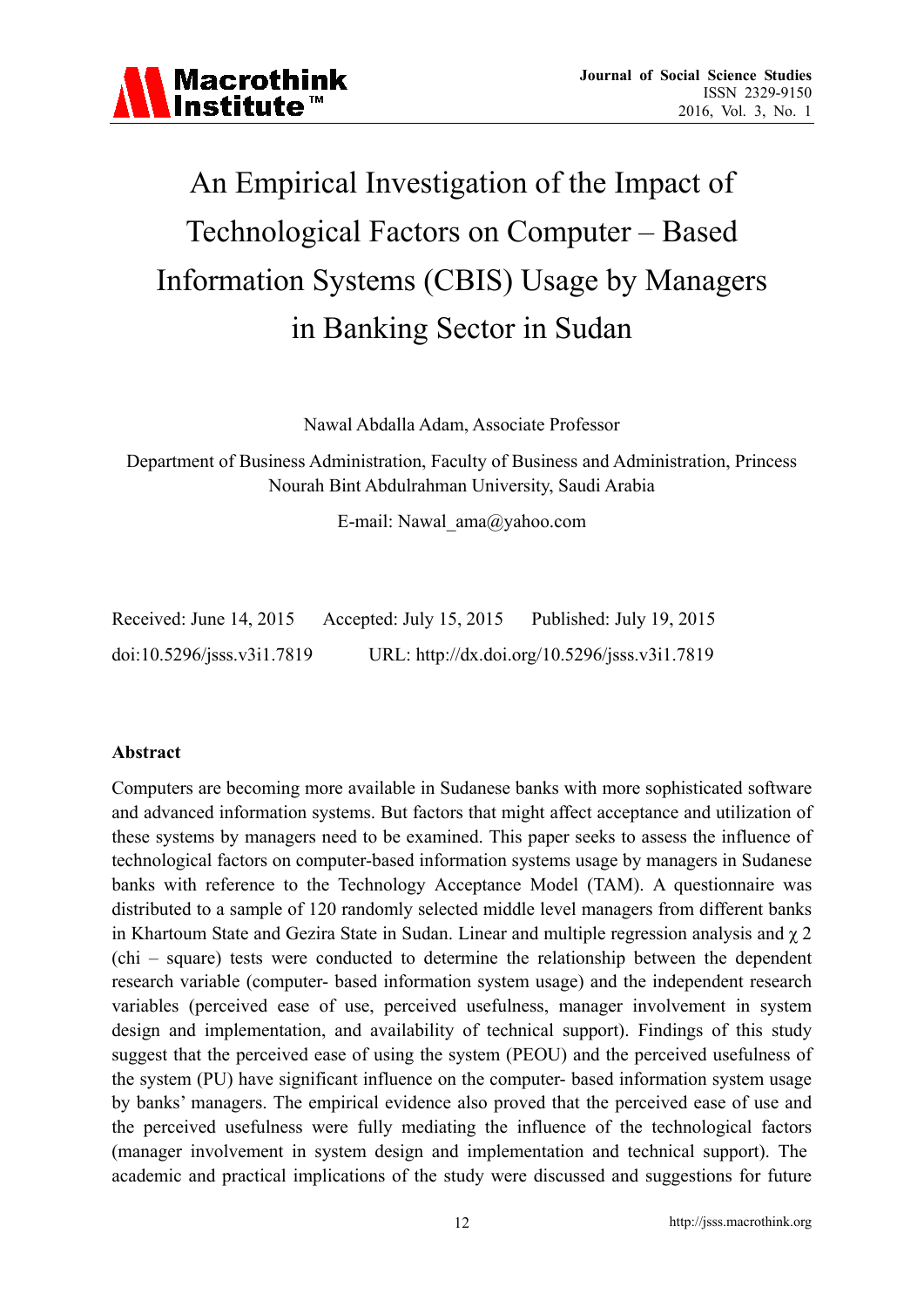

research was presented.

**Keywords:** Computer- based information systems, Technological factors, Banking sector, Technology Acceptance Model (TAM)

#### **1. Introduction**

Information technology made a radical change in the way banking is done over the last years. It enables banks in meeting such exclusive standards of services equired by customers who are have technological awareness contrasted with their partners of the previous years. However, banking is information intensive activity that relies largely computer- based information systems to acquire, process, and deliver the information to all relevant users. Computer- based information systems (CBIS) can provide the managers with accurate and prompt information for decision making (Milicic, 1998). A long these lines, information systems can be considered as a vital part in a wide range of operations in banks (Ravicandran & Banerjee, 2002).

Many researches have been made on information systems success in organizations. But it is noticed that little research had been undertaken on the factor affecting CBIS usage by managers in banks. One of the factors that affect CBIS usage is the technological factors. Figuring out what is the impact of technological factors on CBIS usage by managers is of a great importance especially in developing countries like Sudan. Studies considered the influence of technological factors together with different variables. Hussein and Selamat (2005), for example, considered the impact of technological factors and organizational factors on information systems success in the electronic government context in Malaysia. Brown (2002) studied the impact of technological and individual factors on perceived ease of use of web- based learning technology in developing countries. However Hussein and Selamat, (2005) investigated the influence of technological factors on information systems success in the electronic-government contexon using Delone and McLean's information system success dimensions model.

According to Trice and Treacy (1988) when determinants of system usage behavior are not well understood, it better for researchers to explain such behavior by referring to an appropriate reference theory. One of models used to explain how the individual is going to accept and utilize the information systems is the Technology Acceptance Model (TAM). This study examined the influence of technological factors on CBIS usage by managers in Sudanese banks with reference to Technology Acceptance Model (TAM); through examining the relationship between the technological factors, perceived ease of use, perceived usefulness, and computer- based information system usage.

#### **2. Research Methodology**

#### *2.1 Research Model and Hypothesis*

The framework of this research was based on the Technology Acceptance Model (TAM) which was derived by Davis (1989) and Davis, Bagozzi, and Warshaw, (1989) and based on the theory of reasoned action (TRA) (Ajzen & Fishbein, 1980). According to TAM system's perceived usefulness (PU) and perceived ease of use (PEOU) are the main predecessors of user attitude toward the system (A) and they are, in turn, influenced by certain external factors (technological, Individual, and organizational factors). It also assumed that system's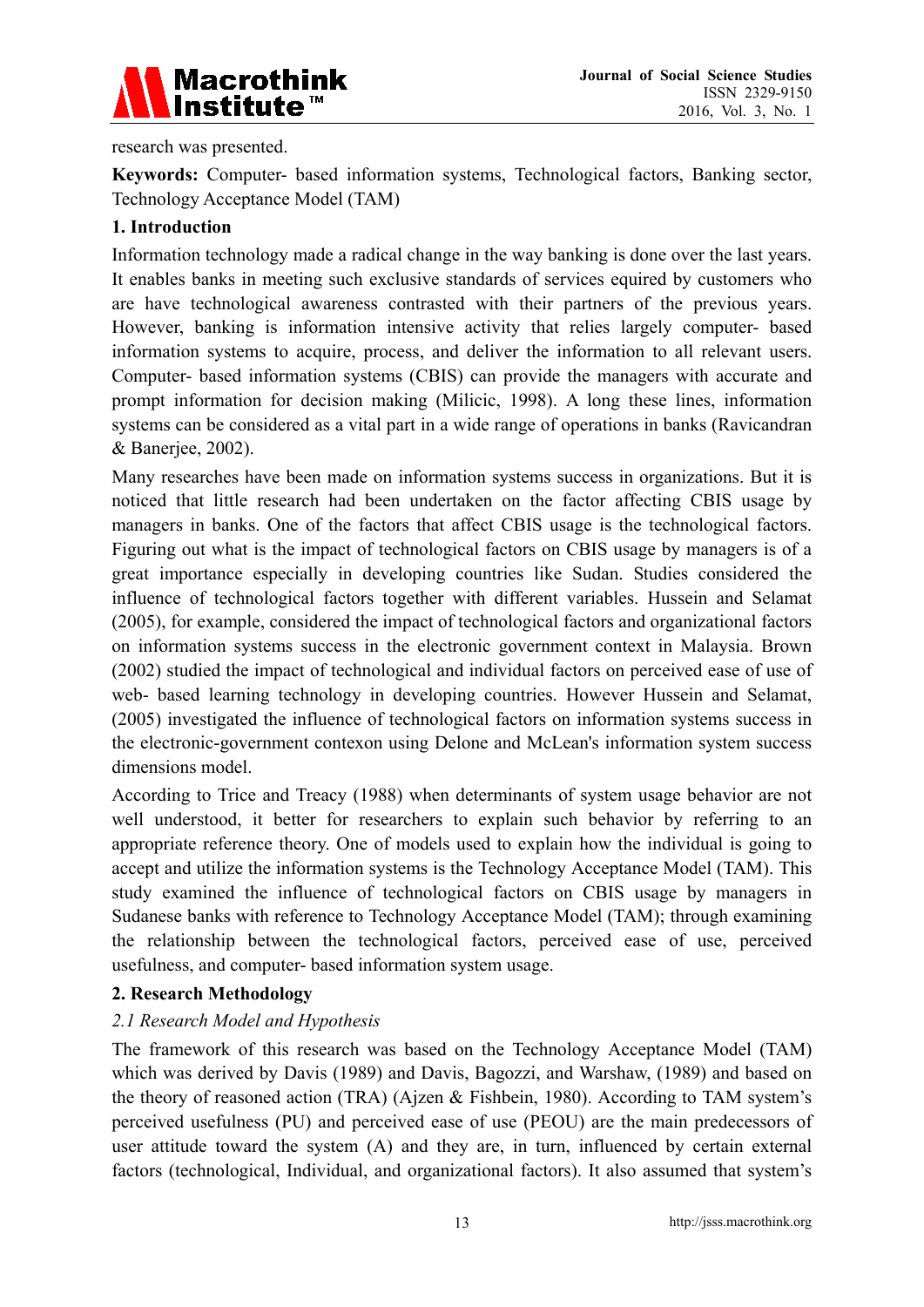

PU and user's attitude toward the system jointly can determine a user's behavioral intention (BI) to use the specific system. However, PEOU might has an effect on PU. Because TAM aimed mainly at explaining the impact of external factors on systems' usage (Davis & Bagozzi, 1989), it was used as a reference model to identify the impact of technological factors on computer- based information usage. TAM was found to have better predictive power compared to other information technology models (Tylor & Todd, 1995) and the most widely accepted model used to understand end-user adoption and acceptance of information technology (Davis, 1989; Davis, Bagozzi, & Warshaw, 1989). However, some other researchers concluded that TAM's fundamental constructs (PU, PEOU, Attitudes, and BI) do not don't completely mirror the particular effects of context factors that may modify the users' acceptance (Moon & Kim, 2001).

The framework (Figure 1) suggested that a manager's actual usage of computer- based information system is determined by two factors. They are (1) Perceived ease of use (PEOU) which is the extent to which a manager believes that using and utilizing a certain system would be free of exertion; (2) perceived usefulness (*PU)*, the degree to which a manager believes that using and utilizing a certain system would improve his occupation execution."; PEOU and PU, in turn, affected by particular external factors.

According to Dishaw and Strong (1999) technology features such as user's know – how with the technology, and the fit between task and technology can have a great influence on user's usage. User involvement in developing information systems is a component of successful information technology initiatives (Grover et al., (1995), Jiang, Chen, and Klein (2002), Wixom, and Watson (2001). It also provides a common architecture to share information technology investment information for users.



Figure 1. Research Model

The technological factors included in this study they were "manager involvement in system design and implementation" and the "availability of technical support". Manager participation in the development of the information system is the crucial element to the successful implementation of any system (King and Jaime (1971), Kling (1971), and Locander (1979)).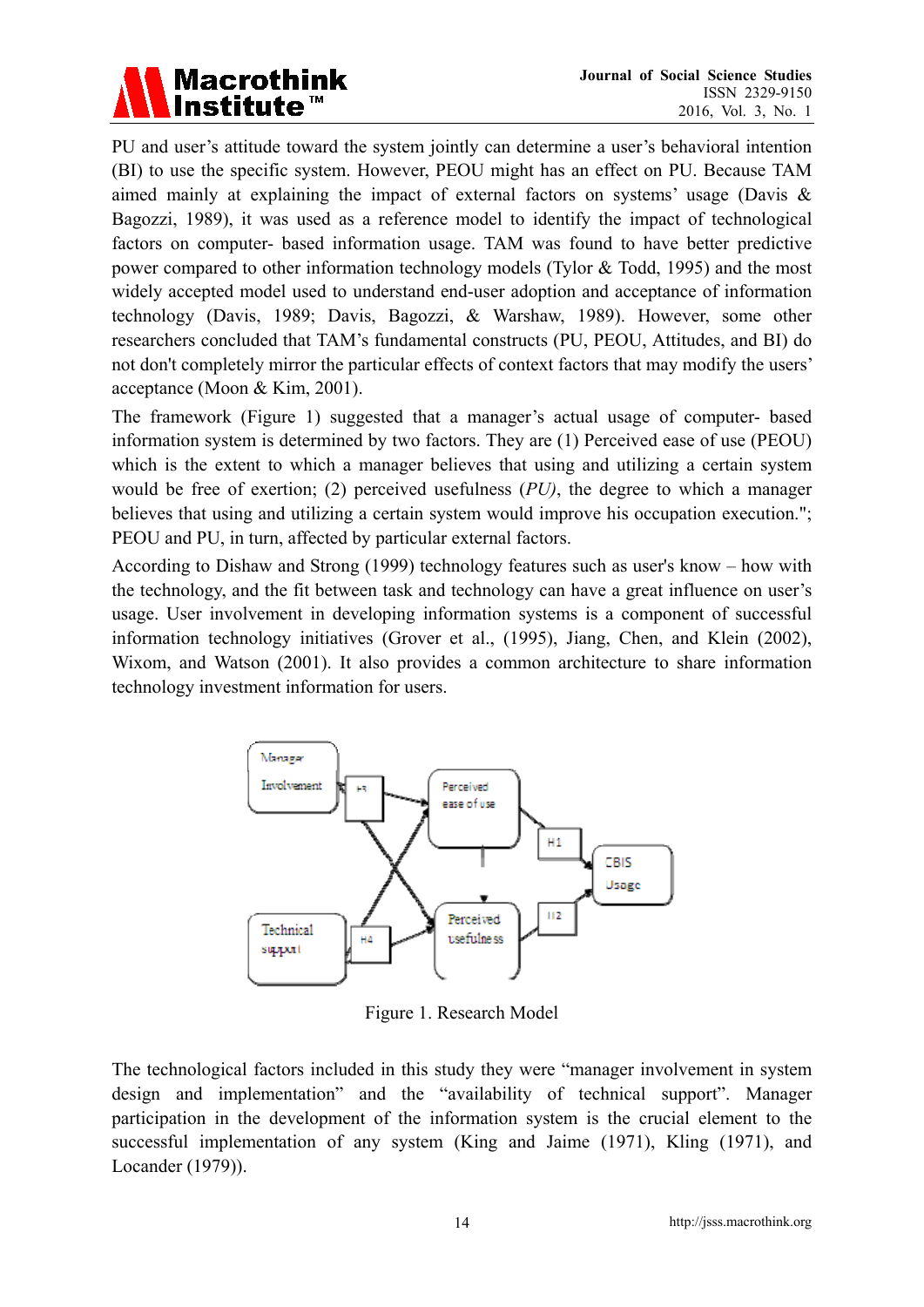

The technical support includes the availability of support centers for manager help and directions. Researchers suggested that technical manager support is vital element that affect manager attitudes and usage of the information system (Igbaria & Chakrabarti, 1990; Igbaria 1990; Thompson et al., 1991; Trevino & Webster 1992; Conger, 1992, 1993; and Clegg et al., 1997).

#### **PEOU**

Many researchers have reported that PEOU influence on usage intention, either directly or indirectly (Venkatesh & Davis, 1996; Venkatesh & Morris, 2000; Venkatesh, 2000; Wang, Wang, Lin, & Tang, 2003; Kerem, & Nilsson , 2005; Guriting & Ndubisi, 2006; Chen & Barnes, 2007; Hernandez & Mazzon, 2007; Eriksson , Chen, & Barnes ,2007).

Therefore, following research hypotheses has been formulated:

*Hypothesis 1: Perceived Ease of using computer- based information system is positively related to its usage by manager in Sudanese banks.* 

**PU** 

Studies have demonstrated that PU is an imperative antecedent of computer utilization and the strongest of the two TAM variables (Davis, Bagozzi, & Warshaw, 1989; Davis, Bagozzi, & Warshaw, 1992; Taylor & Todd, 1995; Igbaria & Iivari, 1995; Keil et al., 1995; Satzinger & Olfman, 1995; Igbaria et al., 1996). Thus the hypothesis of the research was stated as follows:

*Hypothesis 2: Perceived usefulness of computer- based information system is positively related to its usage by managers in Sudanese banks.* 

#### **Manager Involvement in System Design and Implementation:**

Manager involvement in developing information systems is an important factor for successful information technology initiatives (Grover, Jeong, and Segars (1995); Wixom, and Watson (2001); and Jiang, Chen, and Klein (2002)). According to Dillon (2001) user involvement correlates with acceptance of new technology. Thus the third hypothesis of this research was formulated as follows:

*Hypothesis 3: Perceived ease of using computer- based information system by banks' managers (PEOU) is positively correlated with the level of manager involvement in the system design and implementation stages.* 

*Hypothesis 4: Perceived usefulness of using computer- based information system (PU) is positively correlated with the level of manager involvement in the system design and implementation stage.* 

#### **Technical Support:**

According to Choo (2002) technical support evaluates the extent to which the organization providing help and directions to use information system to managers by investing in objective resources. Availability of technical support may ease managers' worries about the complexity and security of the information technology and promote managers' willingness to accept and use it (Sun & Zhang, 2007). Technical manager support has been suggested as an imperative facilitator for manager attitudes and subsequent awareness and usage of the system (Igbaria & Chakrabarti, 1990; Conger, 1992; Trevino & Webster, 1992; Igbaria 1993; Clegg et al.,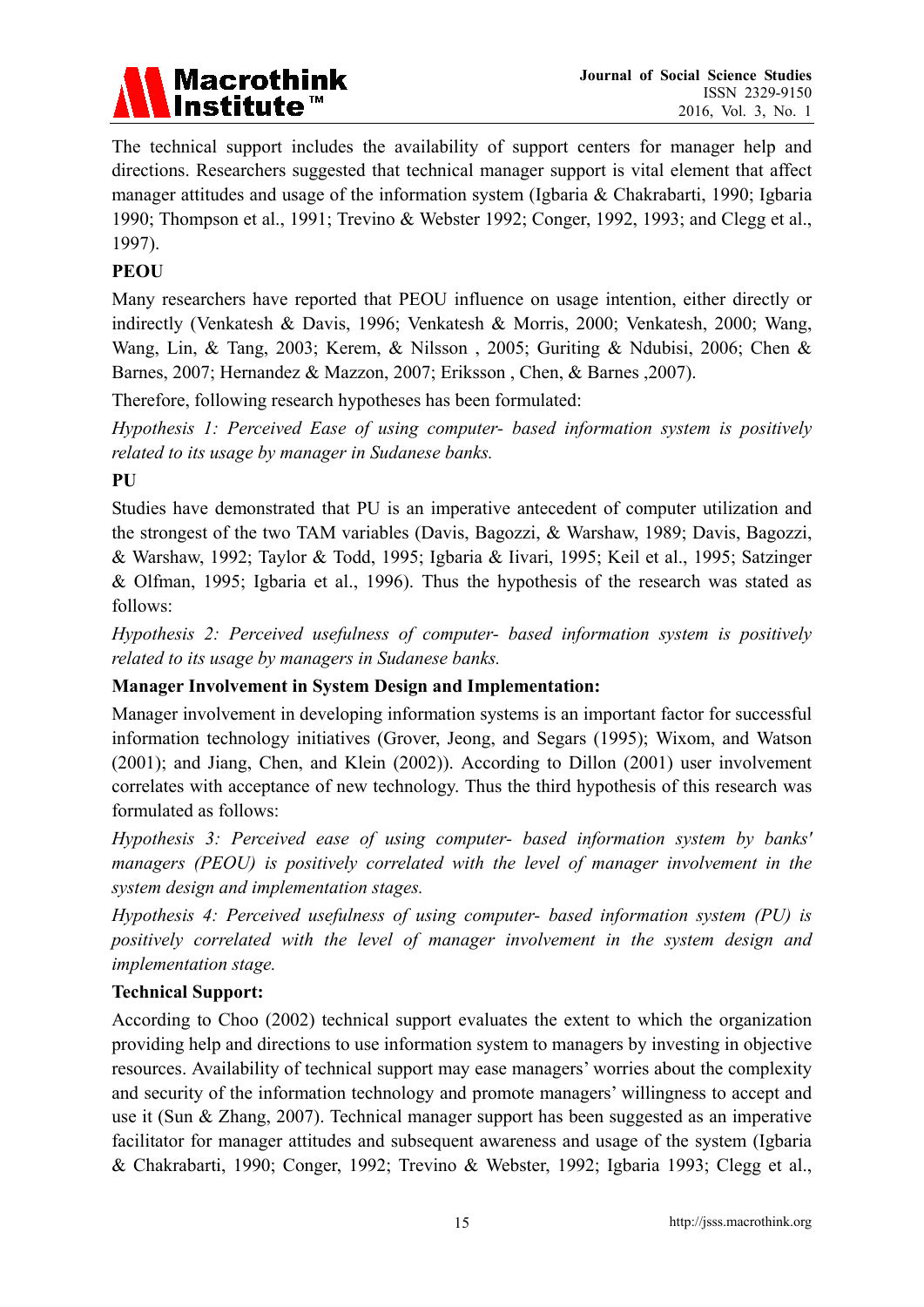

1997). Some researchers have found positive relationships between manager acceptance and various technical supports (e.g. Mirani & King, 1994; Igbaria et al., 1997). Therefore, the fourth hypothesis of the research was stated as follows:

*Hypothesis 5: Perceived Ease of Using computer- based information system by managers (PEOU) is positively correlated with the availability of technical support.* 

*Hypothesis 6: Perceived usefulness of Using computer- based information system (PU) is positively correlated with the availability of technical support.* 

#### *2.2 Population and Sample*

This study covered 15 Sudanese commercial banks in Khartoum State and Gezira State in Sudan, selected on a stratified random sampling basis. The selected banks included three government owned banks, one privately owned bank, and 13 joint ventures banks.

From 180 middle level managers in the selected banks, 150 managers were selected randomly to represent the research sample. Where the questionnaire survey was used to collect the research data and achieving a response rate of 75%. Most of the respondents surveyed were male (87.8%) as compared to female respondents (12.2%). The largest percentage age of the sample population (37.5%) is aged more than 46 years old, followed by the age group 36 to 40 years (30%). Only three respondents (2.5%) were less than 25 years old.

#### *2.3 Measure*

A structured questionnaire was used in this study to collect data from middle level managers in the selected banks. There were five sections in the questionnaire: CBIS usage, perceived ease of use, perceived usefulness, manager involvement, and finally technical support. The study derived measurements of items from related previous studies of information systems. Items adapted from Davis, Bagozzi, and Warshaw (1989); Davis and Venkatesh (1996); Adams, Nelson, and Todd (1992); Doll, Hendrickson, and Deng, (1998) were used to measure PEOU and PU. Three items adapted from Doll and Tokzadeh's (1988) and Davis's (1989) were used to operationalize manager involvement. Three items adapted from Igbaria (1990, Thompson et al. (1991); an Trevino and Webster (1992) were used to operationalize technical support. A five -point Likert-scale was used to represent the responses of the research subjects.

#### **3. Results**

The data collected were coded and analyzed using the Statistical Package for Social Science Studies (SPSS). Coefficient alpha  $\alpha$  was used to assess the reliability of all scales.

| Factor              | Coefficient alpha |
|---------------------|-------------------|
| <b>PEOU</b>         | 0.74              |
| PU                  | 0.77              |
| Manager involvement | 0.70              |
| Technical support   | 0.83              |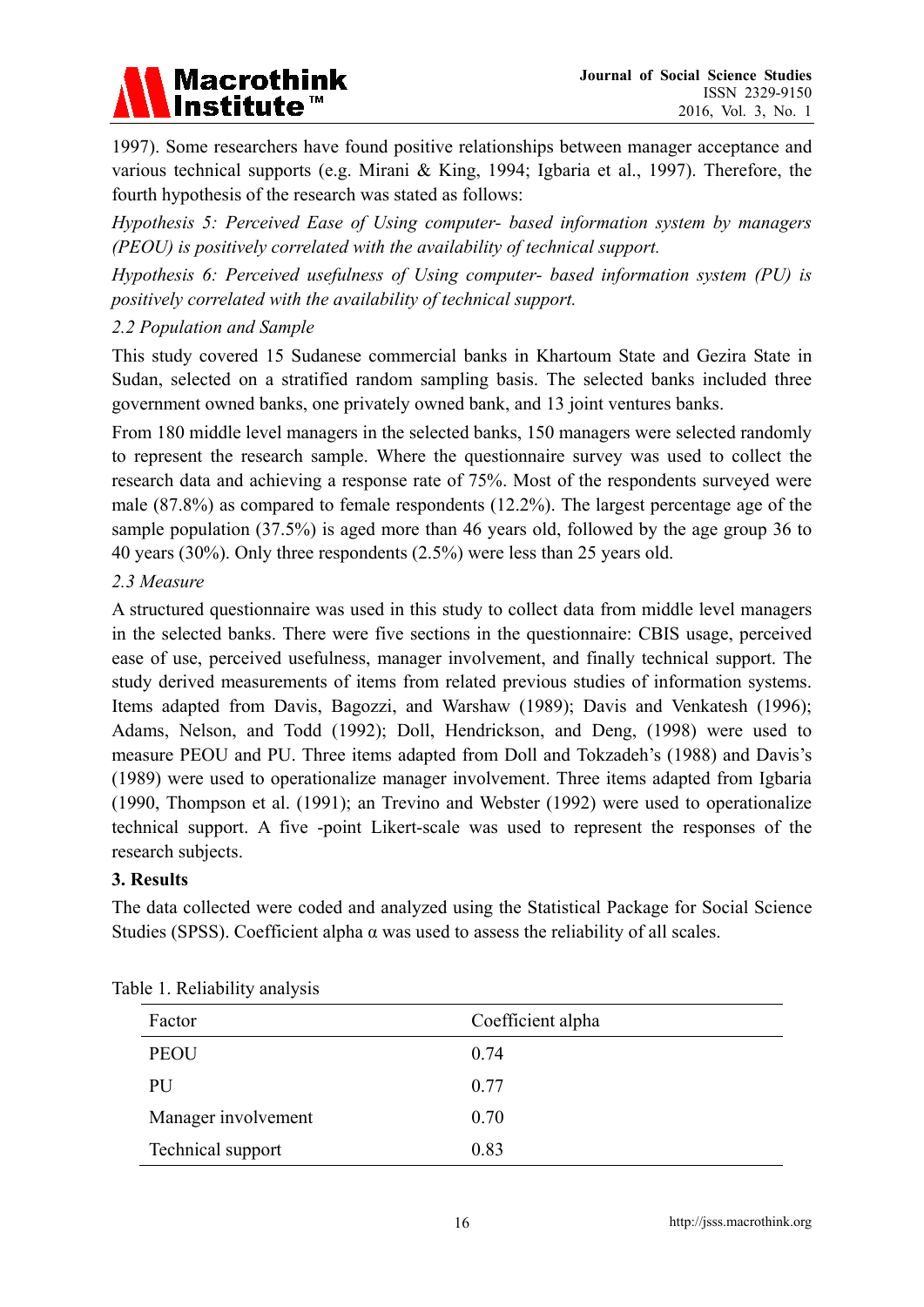

All scales indicated moderate reliability (Ramaprasad, 1987), ranging from 0.70 for manager involvement to 0.83 for technical support (Table 1). It should be noted that all coefficient alpha values did not surpass Nunnally's (1967) generally accepted alpha level of 0.70.

#### *3.1 Model Testing Results*

| Explanatory<br>variable | <b>Estimated</b><br>Coefficient | Sig.<br>Level | $R^2$ | $\overline{\mathsf{R}}^2$ | $\mathbf F$ | Sig.<br>Level |
|-------------------------|---------------------------------|---------------|-------|---------------------------|-------------|---------------|
| <b>PEOU</b>             | 0.450<br>$(t = 4.85)$           | 0.000         | 0.830 | .82                       | 197.85 1\%  |               |
| PU                      | 0.490<br>$(t = 5.25)$           | 0.000         |       |                           |             |               |

#### Table 2. Regression of PEOU and PU on CBIS usage

The Ordinary Least Square (OLS) estimates of the relationship between CBIS usage and the "PEOU" and "PU" of the system are reported in Table (2) above, where the figures inside the brackets are the t-ratios of the estimated coefficients. It is observed from the table that the overall relationship is significant at the 1% level, and that the estimated coefficients are highly significant. Furthermore, the value of  $R^2$  suggests that the explanatory variables (PEOU and PU) explain 83.0% of the variations in CBIS usage.

Table 3. Regression of technological factors on PEOU

| Explanatory<br>variable | Construct                                           | Estimated         | Sig. | $R^2$ | $\overline{\mathsf{R}}^2$ | $\mathbf{F}$ | Overall |
|-------------------------|-----------------------------------------------------|-------------------|------|-------|---------------------------|--------------|---------|
|                         |                                                     | Coefficient Level |      |       |                           |              | Sig.    |
|                         |                                                     |                   |      |       |                           |              | Level   |
|                         | Manager                                             | 0.623             |      |       |                           |              |         |
|                         | involvement $(t = 8.215)$ 0.000 0.807 80.03 188.223 |                   |      |       |                           |              | $1\%$   |
| <b>PEOU</b>             | Technical                                           | 0.320             |      |       |                           |              |         |
|                         | support                                             | $(t = 4.218)$     |      |       |                           |              |         |
|                         | Manager                                             | 0.359             |      |       |                           |              |         |
| PU                      | involvement ( $t=3.867$ ) 0.000 0.121 0.102 14.318  |                   |      |       |                           |              | $1\%$   |
|                         | Technical                                           | 0.257             |      |       |                           |              |         |
|                         | support                                             | $(t=0.277)$       |      |       |                           |              |         |

Table (3) above reports regression results, where the technological factors, namely "manager involvement" and "technical support", are regressed on PEOU and PU. It is clear from these results that technological factors explain 80.7% of the variation in PEOU, and the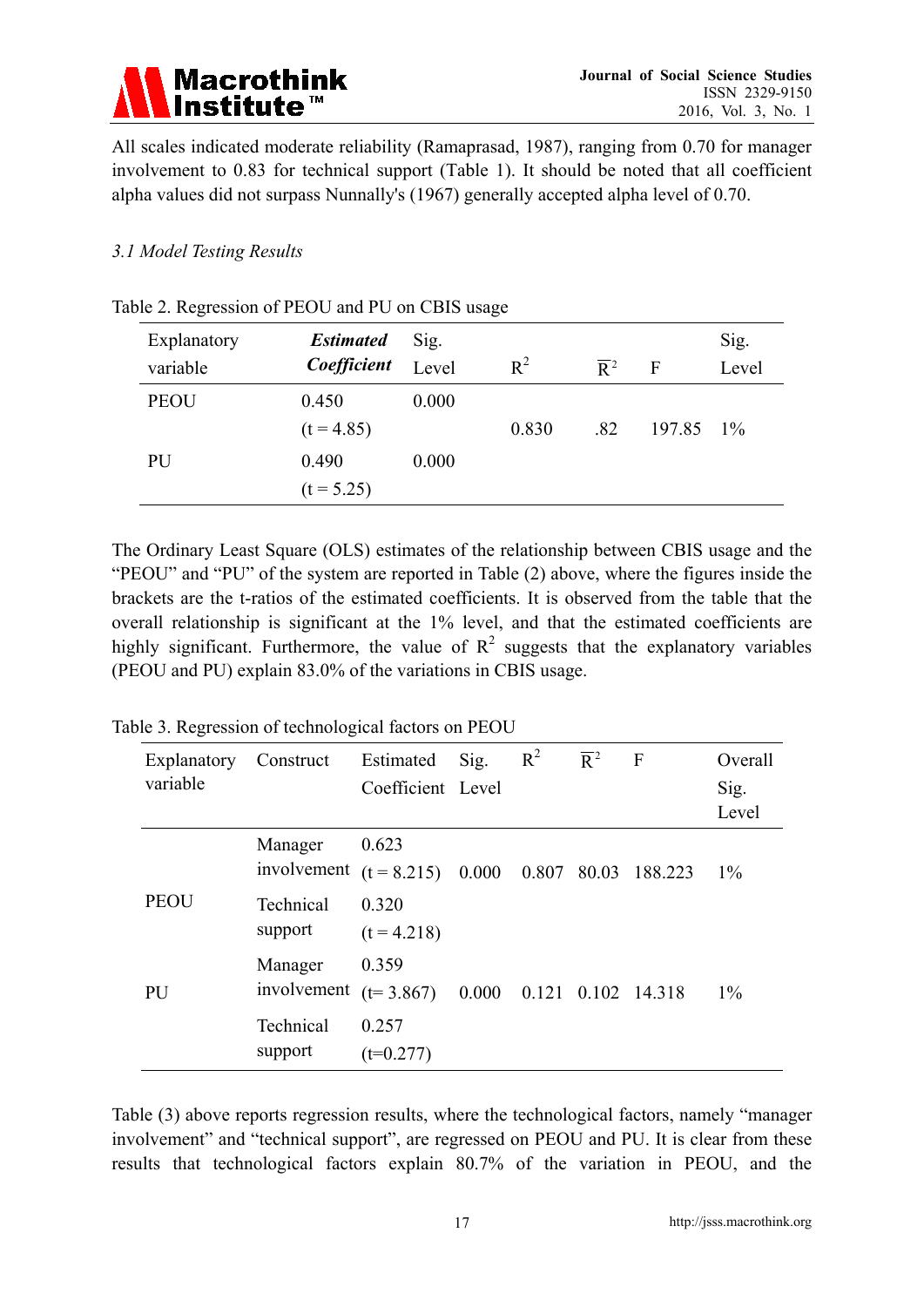

relationship is significant at the 1% level. It is also observed that, although both variables are equally significant in explaining PEOU, yet manager involvement seems to have a greater effect (with an estimated coefficient of 0.623) compared to technical support (with an estimated coefficient of 0.320). Results in the table depict a significant relationship between PU and technological factors. At significance level 1% manager involvement and technical support explain 10.2% of variation in PU



Figure 2. Results of Model Test

| Model path | $\gamma$ 2 | df | $\chi$ 2\df | Sig. leve |
|------------|------------|----|-------------|-----------|
| Path one   | 21.440     |    | 2.68        | .003      |
| Path two   | 29.944     |    | 3.74        | .000      |

Table (4) above represents the results of hypothesis (3) and (4) through examining the two main paths of the research model. The first path estimated that PEOU and PU mediates the relationship between "manager involvement" and "CBIS",  $(\gamma 2 = 21.440, df = 12, p < 0.05)$ which support the fitness of the model. The first path of the model was then compared with the second path (Figure 2) where a direct and also mediated relationship existed between technical support and CBIS usage. This relationship is mediated through PU and PEOU  $(\chi 2)$  $=$ 29.944, df = 12, p < 0.05) and the data fit the model well.

#### **4. Discussion**

This study is aimed at figuring out the influence of technological factor on CBIS usage by middle level managers in Sudanese banks. It may be noted that results of testing hypothesis (1) and (2) showed that PEOU and PU had significant effect on CBIS usage. These results are in agreed with the findings of many previous studies Davis, Bagozzi, and Warshaw (1989), Mathieson (1991), Igbaria et al. (1997), and Ndubisi et al. (2001). However, these results are also in disagree with the findings reported by Brown (2002). The differentiating higher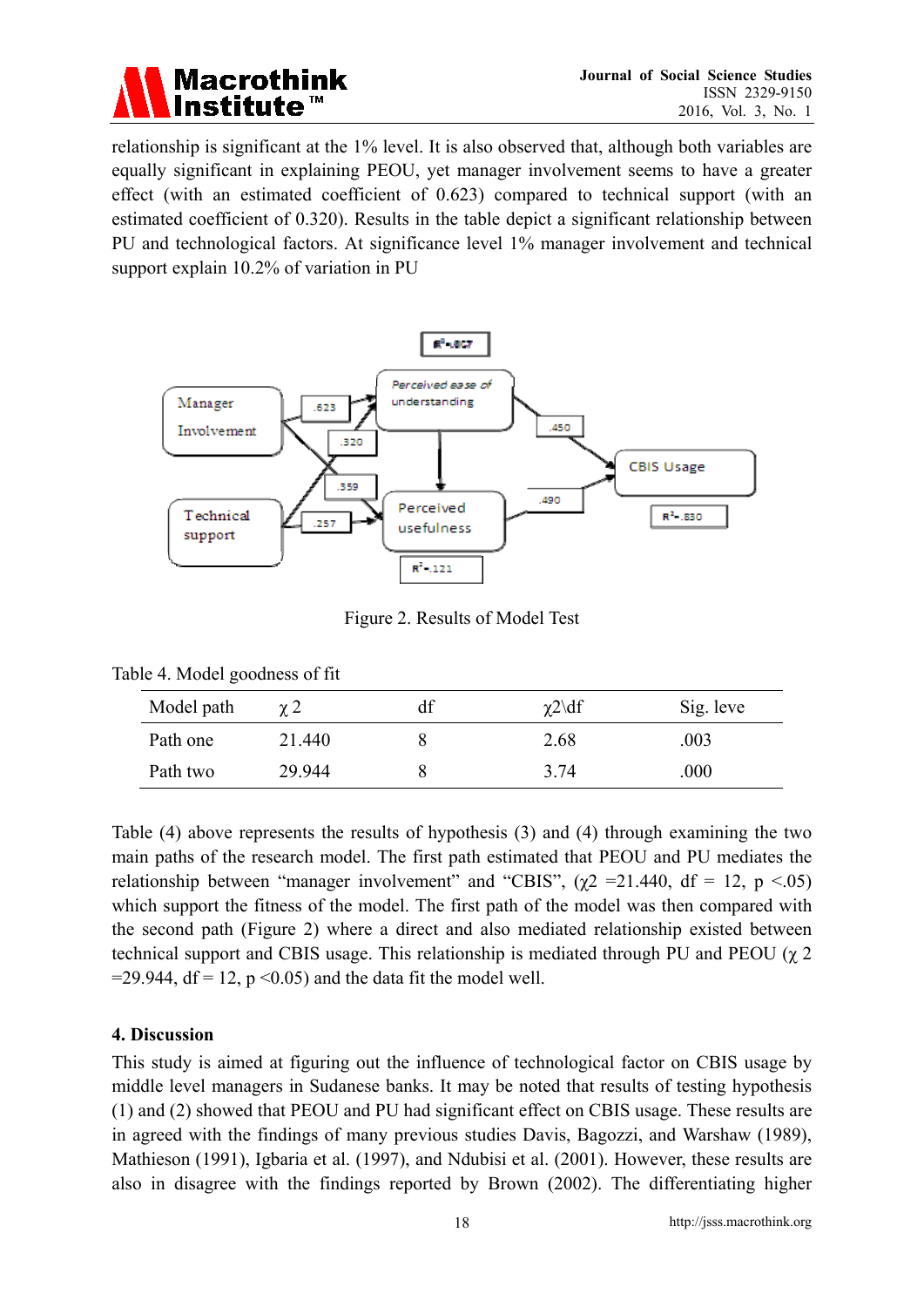# Macrothink<br>Institute™

influence of PU on CBIS usage (0.490) compared to the lower impact of PEOU (0.450) may recommend that managers in banks are more prone to utilize CBIS in light of their handiness for their work rather than for its easiness. Managers who are unaware of the benefits of CBIS to their work they are unlikely to use such a system. This argument raise the importance of job- system fit which can be considered through managers involvement in the process of system designing and implementations.

Results demonstrated that PEOU and PU, fully mediate the influence of "manager involvement in system designing and implementation" and "technical support" on CBIS usage. These outcomes affirmed hypothesis (3) and (4). This implies if managers were involved in the design and implementation of the systems they are likely perceived the system as easy, friendly, and useful for their work, and they likely to use.

#### **5. Conclusion**

In the light of the above results, it may be concluded that in the context of banks in Sudan, strong statistical evidence has been cited in support of the entire set of hypotheses stated by the research. In particular managers' usage of computer – based information systems is affected directly by their perceived ease of using a system and the perceived usefulness of the system. While computer – based information system usage is indirectly influenced by the manager involvement in system design and implementation as well as availability of technical support in the bank.

The study reflects the influence of technological factors on computer – based information systems usage in the context of the banking sector in Sudan. Therefore, its results can be considered as starting point for assessing the influence of these factors in other sectors in Sudan and in other developing countries.

The results of this study, also, have important implications for both research and practice. The results of this research should provide better understanding of the variables associated with the usage of a computer-based system. The practical implication is that more technological support is needed to promote managers CBIS usage. In other words, since this study showed how technological factors can influence CBIS usage at the individual level; these factors should be emphasized when promoting managers usage of certain information system.

This study is not without limitation. Besides, investigating technological factors, other factors influencing CBIS usage may also need to be examined. Features, such as organizational factors and individual factors are external factors that are equally important in promoting CIBS usage the organizations. Future studies should consider these attributes in order to look at CBIS in a more meaningful way. Finally, this study was conducted in the banking sector setting; hence, future studies should consider other sectors.

#### **References**

Adams, D. A., Nelson, R. R., & Todd, P. A. (1992). Perceived usefulness, perceived ease of use, and manager acceptance of information technology: A replication. *MIS Quarterly, 16*, 227-247. http://dx.doi.org/10.2307/249577

Agarwal, R., & Parsad, J. (1999). Are individual differences germane to the acceptance of new information technologies? Decision Sciences – Business Publications.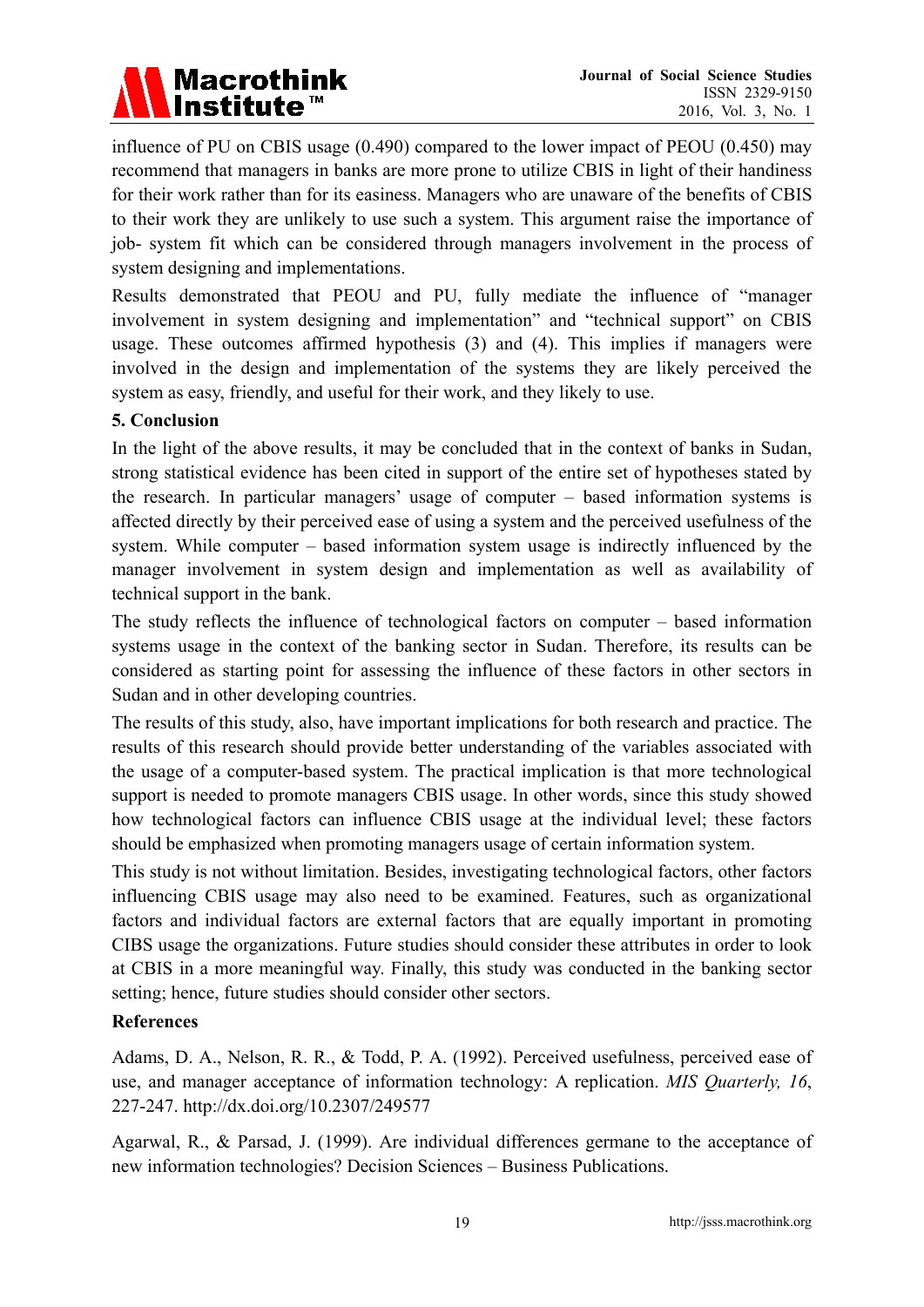

Bucciarelli, L. L. (1994). *Designing engineers*. MIT press.

Chen, Y. H., & Barnes, S. (2007). Initial trust and online buyer behavior. *Ind. Manage. Data Syst, 107*, 21-36. http://dx.doi.org/10.1108/02635570710719034

Choo, C. W. (2002). *Information Management for the Intelligent Organization: The Art of Scanning the Environment* (3rd ed.). Medford, NJ: Information Today, Inc.

Davis, F. D. (1986). A technology acceptance model for empirically testing new end user information systems: Theory and results. Sloan School of Management, M.I.T.

Davis, F. D. (1989). Perceived Usefulness, Perceived Ease of Use and User Acceptance of Information Technology. *MIS Quarterly, 13*, 319-340. http://dx.doi.org/10.2307/249008

Davis, F. D., Bagozzi, R. P., & Warshaw, P. R. (1989). User acceptance of Computer Technology: A Comparison of two theoretical models. *Management Science, 35*. http://dx.doi.org/10.1287/mnsc.35.8.982

Delone, W. H., & Mclean, E. R. (1992). Information systems success: The quest for The Dependent variable. *Information Systems Research, 3*, 60-95. http://dx.doi.org/10.1287/isre.3.1.60

Dillon, A. (2001). User Acceptance of Information Technology. In W. Karwowski (Ed.). *Encyclopedia of Human Factors and Ergonomics*. London: Taylor and Francis.

Doll, W. J., Hendrickson, A., & Deng, X. (1998). Using Davis's perceived usefulness and ease-of-use instrument for decision making: A confirmatory and multi group invariance analysis. *Decision Sciences*, 29, 839-869. http://dx.doi.org/10.1111/j.1540-5915.1998.tb00879.x

Elbeltagi, I., McBride, N., & Hardaker, G. (2002). Evaluating The Factors Affecting DSS Usage By Senior Managers In Local Authorities In Egypt.

Holmes, F. F. (1978). The filany Roles of the User in Eystems Development. *Data Base, 9*.

Hussein, R., & Selamat, H. (2005). The Impact of Technological Factors on Information Systems Success in the Electronic government Context. The Second International Conference on Innovations in Information Technology (IIT'05).

William, B., Locander, H., Albert, N., & Richard, W. S. (1979). A Team Approach to Managing the Development of a Decision Support System. *MIS Quarterly, 3*, 53-63. http://dx.doi.org/10.2307/249148

Igbaria, M., & Chakrabarti, A. (1990). Computer Anxiety and Attitudes Towards Microcomputer Use. *Behaviour and Information Technology, 9*, 229-241. http://dx.doi.org/10.1080/01449299008924239

Isaac, S., & Michael, W. (1990). *Handbook in research and evaluation: For education and the behavioral sciences* (2nd ed.). San Diego, CA: EdiTS Publishers.

Ivanz & Fink, D. (2006). Information Systems Success in the Public Sector: Stakeholders'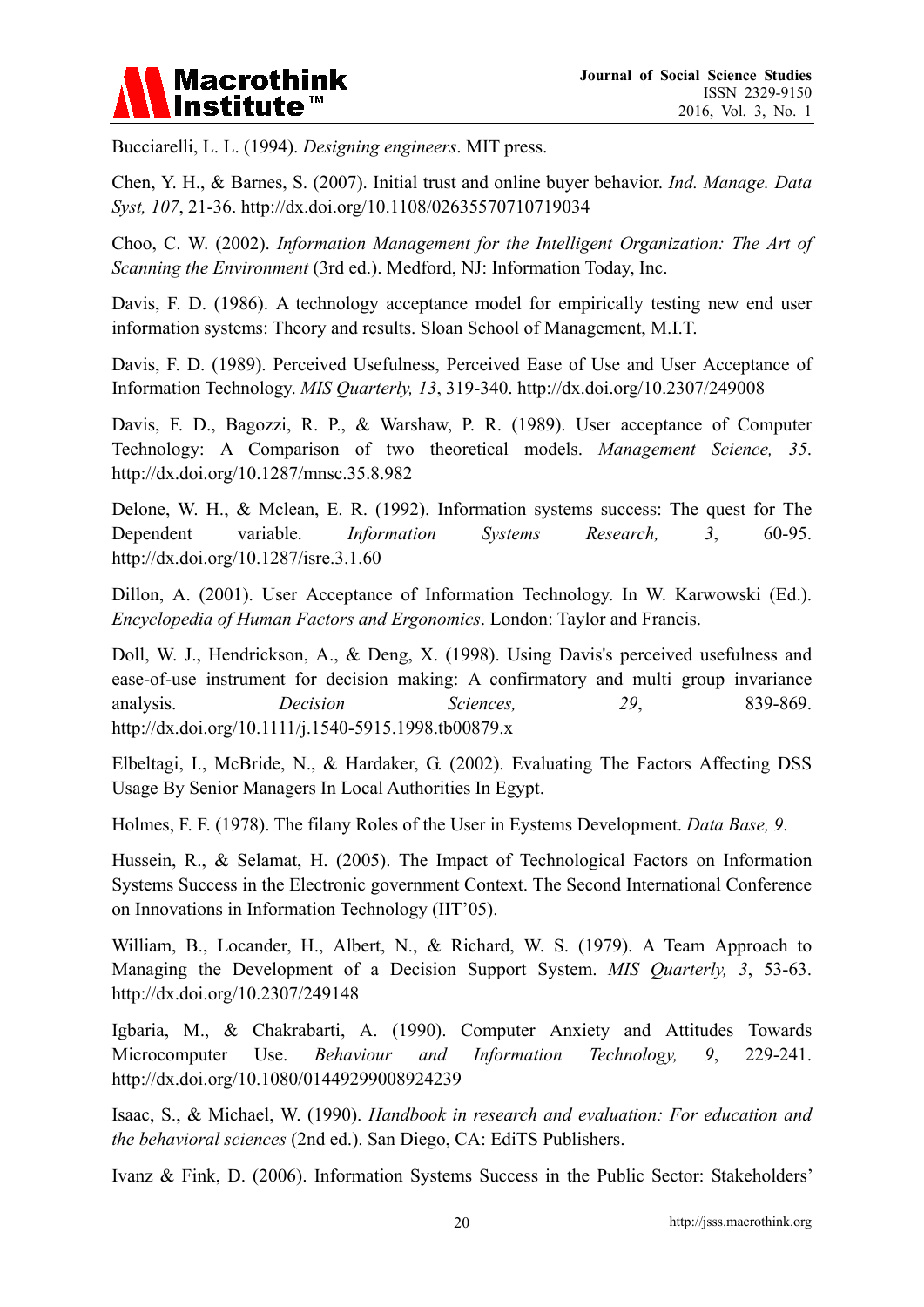

Perspectives and Emerging Alignment Model. Issues in Informing Science and Information Technology, 3.

Kawu, H. (2009). The Impact of Information Technology on the Bank Performance (Nigeria In Perspectives).

Keil, M., Beranek, P. M., & Konsynski, B. R. (1995). Usefulness and Ease of Use Field-Study Evidence Regarding Task Considerations. *Decision Support Systems, 13*(1) 75-91. http://dx.doi.org/10.1016/0167-9236(94)E0032-M

Keen, G., Peter, W. & Elihu, M. G. (1977). The Politics of Software Systems Design. *Datamation,* 80-84.

Kling, R. (1971). The Organizational Context of User-Centered Software Design. *MIS Quarterly, 1*, 41-52. http://dx.doi.org/10.2307/249021

Kimble, C., & McLoughlin, K. (1995). Computer Based Information Systems and Managers Works. *New Technology, Work and Employment, 10*, 56-67. http://dx.doi.org/10.1111/j.1468-005X.1995.tb00005.x

Mathieson, K. (1991). Predicting user intentions: comparing the technology acceptance model with the theory of planned behavior. *Information Systems Research, 2*, 173-191. http://dx.doi.org/10.1287/isre.2.3.173

Mendenhal, W., & Sincich, T. (1993). *Second Course in Business Statistics: regression analysis*. Dellen/Macmillian, New York.

Milicic, M. (1998). A case study of IT exploitation towards Developing new IT culture. International Federation of Automatic Control, IFAC.

Moon, J. W., & Kim, Y. G. (2001). Extending the TAM for a world-wide-web context. *Information Management, 38*, 217-230. http://dx.doi.org/10.1016/S0378-7206(00)00061-6

Orlikowski, W. J., & Barley, S. R. (2001). Technology and Institutions - What Can Research on Information Technology and Research on Organizations Learn from Each Other. *MIS Quarterly, 25*, 145-165. http://dx.doi.org/10.2307/3250927

Ramaprasad, A. (1987). Cognitive Process as a Basis for MIS and DSS Design. *Management Science, 33*, 2139-148. http://dx.doi.org/10.1287/mnsc.33.2.139

Ravicandran & Banerjee. (2002). project leadership on eventual outcome, Project Management Institute. *Project Management Journal, 32*, 49-55.

Satzinger, J. W., & Olfman, L. (1995). Computer support for group work: Perceptions of the usefulness of support scenarios and end-user tools. *Journal of Management Information Systems, 11*, 115-148.

Seddon, P. B., & Kiew, M. Y. (1996). A partial test and development of DeLone and McLean's model of IS success. *Australian Journal of Information Systems, 4*, 90-109. http://dx.doi.org/10.3127/ajis.v4i1.379